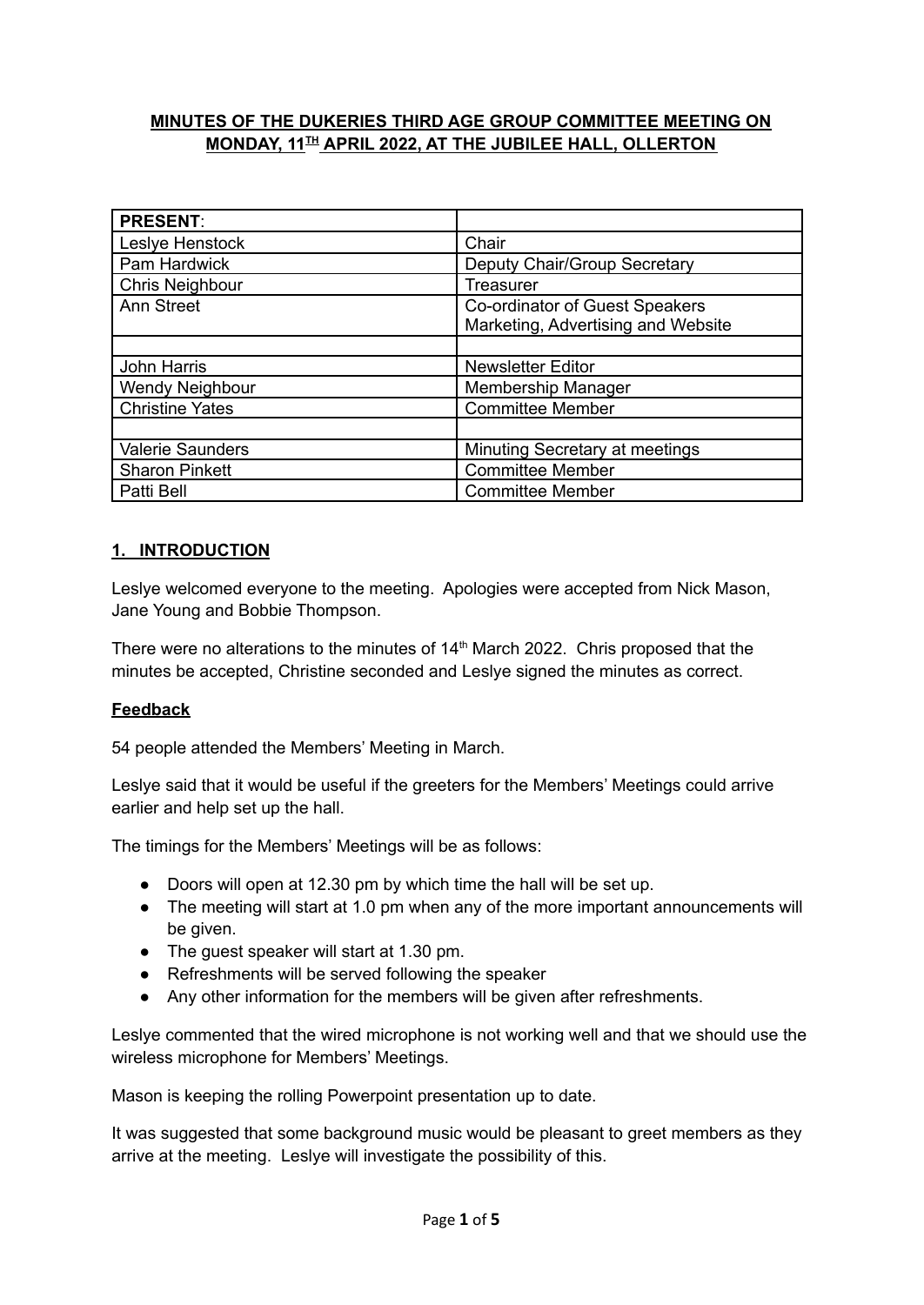Leslye will contact Edwinstowe House to see whether she can negotiate an affordable rate for Committee Meetings to be held there.

The proceeds of the items that Ann Mounsey brought for sale at the last meeting went directly to the Ukraine Appeal.

Our members were also very generous in donating goods for the Ukraine appeal organised by Bob Crampton of Edwinstowe Lions Group and Bob has been in touch to say thank you. He was particularly touched by the box of items donated by Tilly who is Wendy Neighbour's niece. Bob will send an update of the appeal for the Newsletter.

#### Lincs and Notts Air Ambulance Charity

Pam gave us an update of the total amount raised to date in 2021/22 which is £2,285.20.

The Committee were asked whether they would support continuing with the Air Ambulance as our nominated charity and they unanimously agreed that we should. This may be put to a vote at the AGM.

## 2. **TREASURER'S REPORT**

Chris had previously sent out copies of the March accounts to the Committee which included £1103.00 in membership subscriptions. The Current Account total is now £4299.95 and the Group Funds Social Account £790.70.

Chris said that he was confident that we would have enough money to cover expenses for this financial year, including the payment of capitation fees of £4.00 per member. New members who joined the Du3A from September 2021 to 31<sup>st</sup> March 2022 only paid a subscription of £8.00 and £4.00 of that subscription would go to capitation fees which Leslye considers to be unfair. Leslye and Chris are attending a Zoom meeting later today regarding capitation fees and will report back.

As the Wine Tasting group is not viable because of lack of support in sufficient numbers, Lesley suggested that the £13.93 left in the account should go into the Reserve fund. The History Group will be deleted from the Group Funds Social Account.

#### **3. MEMBERSHIP UPDATE**

Wendy reported that the membership total now stands at 107 which includes 105 Full Members and 2 Associate Members. The breakdown of payments so far is:

- 29 Members paid by bank transfer
- 27 Members paid by cash
- 51 Members paid by cheque

Membership cards will be distributed at the next two Members' meetings.

Wendy and Ann have put together a "Welcome" document for new members. This has been sent to recent new members, together with the latest Newsletter. Any new members in the future will be sent this document.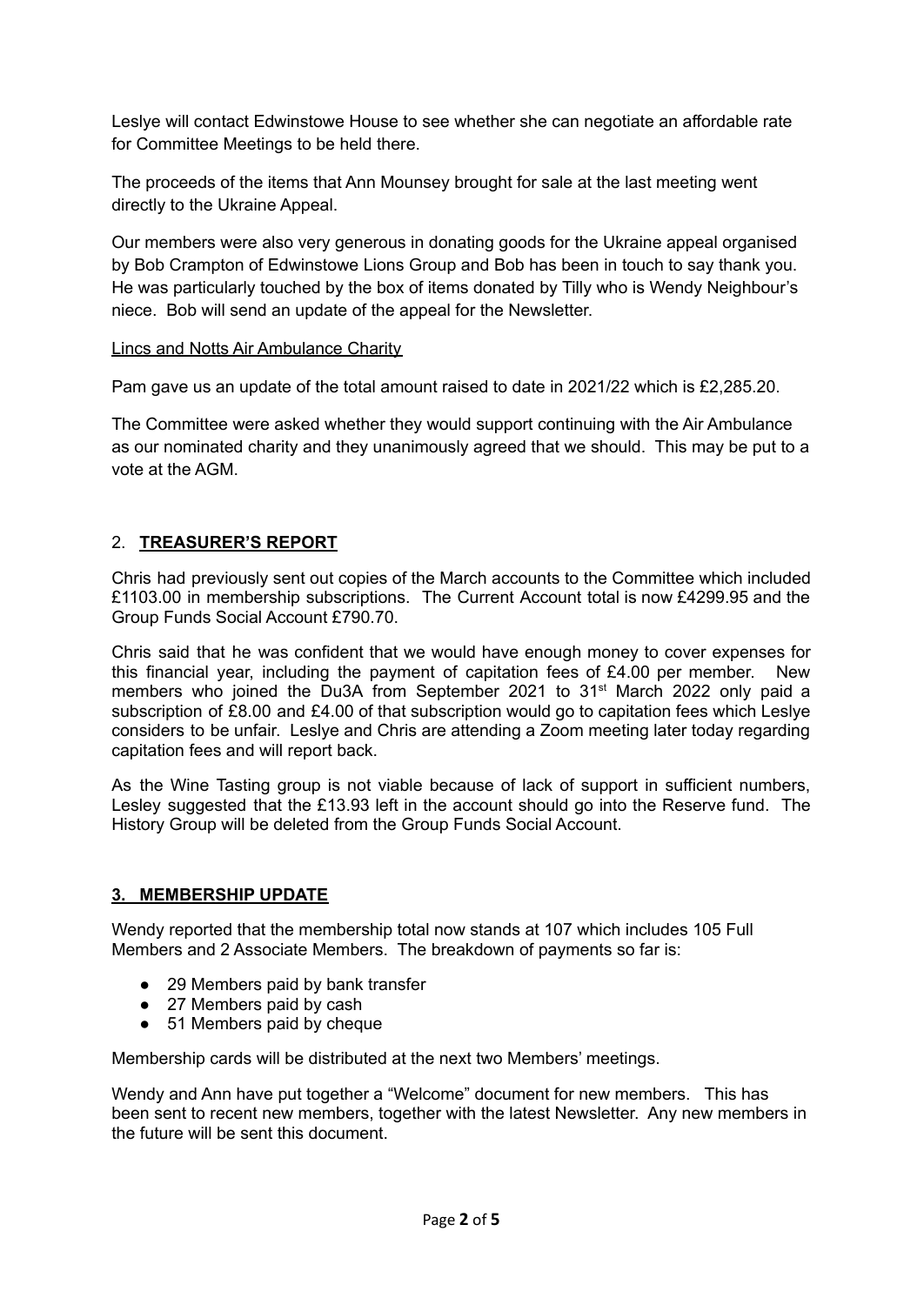## **Grants**

Wendy reported that the last £500 in funding needs to be spent in the near future. She has been struggling with the old computer which was bought from Mason. It was agreed by the Committee that a new computer be purchased for the Membership Manager which will cost in the region of £300 to £400. Wendy will need to present a proof of purchase for the computer to the Community Engagement Fund and then the money going towards this item will be released.

## 4. **BRANDING/PUBLICITY/MARKETING**

Ann reported that the Du3a notice board is now up in the entrance hall of the Jubilee Hall.

Ann has put an advert on the Du3a Facebook page supporting the RSPB "Picnic in the Park", taking place on Sunday, 8<sup>th</sup> May. Ann said that she had signed a contract for a table at the event for advertising Du3a and that members should arrive at around 10.45 am and park in the RSPB car park.

The next meeting of the Publicity Group has still not been arranged because many Notts. U3As have not responded so far.

Ann reminded Lesley of a meeting with John Butler of Ravenshead U3A at 10.00 am on 15<sup>th</sup> April at the MySpace Gym in Mansfield. This is regarding a video of the Flashmob line dance, choreographed by Janice Corkill, which Du3a are proposing for the U3A week in September.

#### **Speakers**

Ann reported that she had been approached by a professional story teller, Alaister Littlewood, who lives locally. She wondered whether he would be of interest as a future speaker for the Members' Meetings. All of this year's speakers have been booked.

# **5. ACTIVITY GROUPS**

In Jane's absence, Christine reported that the Sewing Group run by Cynthia Davis is no longer viable as they are down to 4 members. This will be removed from the list of activities.

Bowling will recommence this month. There is an open day on Easter Sunday at Ollerton Bowls Club and the Du3a Bowling Group will start again on Wednesday, 20<sup>th</sup> April.

Mah Jong will re-commence on 28<sup>th</sup> April at the Jubilee Hall.

Leslye said that she had been approached about the possibility of Du3a joining a U3A Quiz League. She will make an announcement about this at the Members' Meeting.

Patti Bell has said that she is stepping back from running the All Sorts Gardening Group jointly with Sharon. She has family caring duties that are taking up much of her time. She will, however, still help Sharon when needed.

#### Jubilee Day on Saturday, 4<sup>th</sup> June

The Ukulele Group have been asked to play at this event. Sharon, who is organising the day, together with Patti, said that she thought that asking them to pay for their tickets was unfair, as they have not had to pay for tickets at any other functions that they have attended.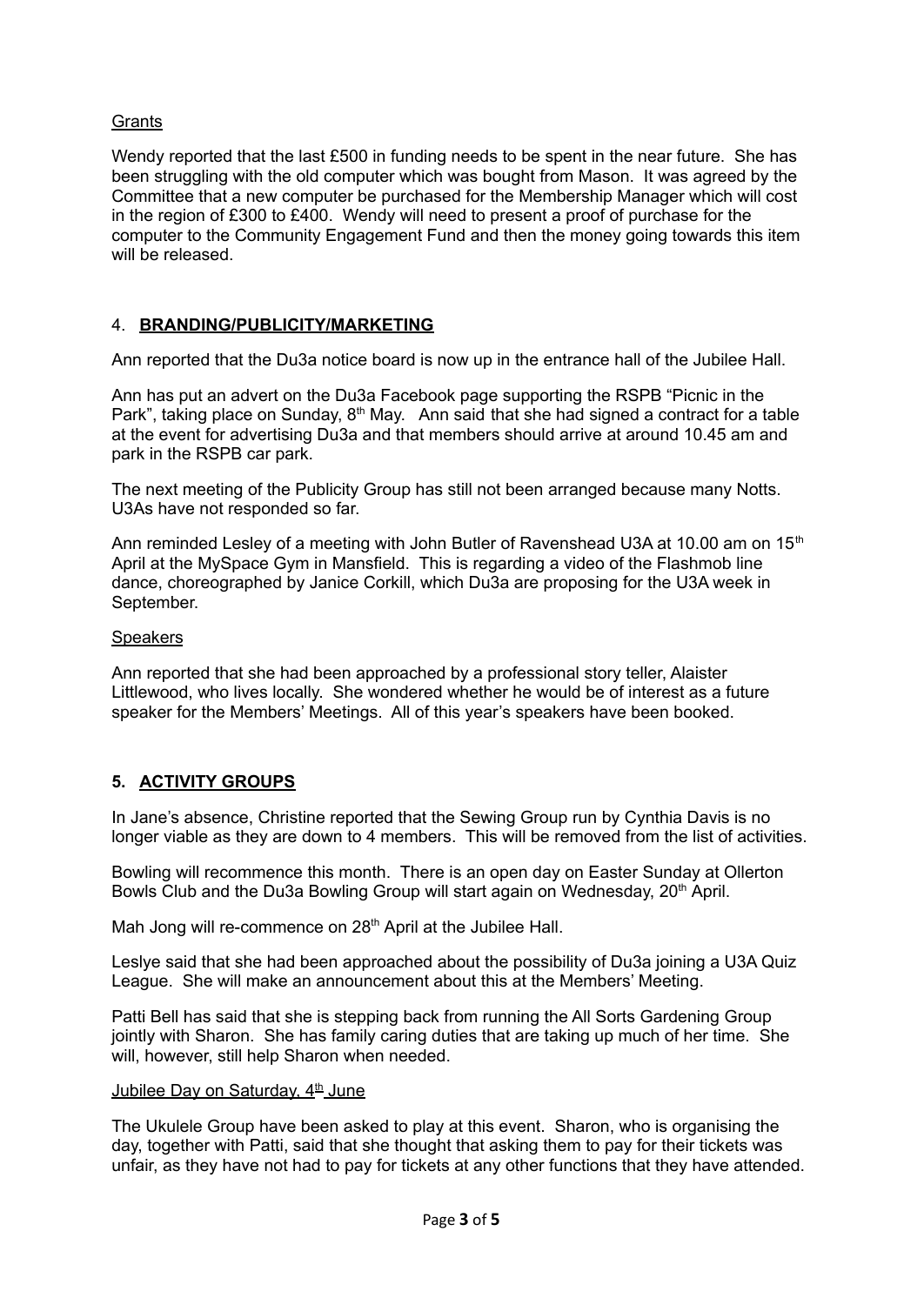Sharon reported that 10 tickets had been sold so far.

After a brief discussion, it was agreed that, if necessary, £60 could be taken from the Reserve fund in the Social Events Account for the hire of the hall and £40 towards the cost of tickets for the Ukulele Group.

## $6.$   $30^{\text{H}}$  BIRTHDAY PARTY AND AGM ON MONDAY, 16  $^{\text{H}}$  MAY

This event is for members only. Paid up members only can attend an AGM.

34 members have signed up so far. We need 20% of the total membership to vote under the terms of the constitution.

Room Set-up will be from 11.45 to 12.30 am and will include:

- Putting out tables, chairs, bunting, banners, posters and memorabilia, tables for plants, badges and raffle.
- Setting up music, wireless microphone, screen, laptop and Zoom.

Group tables will not be needed generally on the day but if leaders need to collect money or signatures, tables for this could be set up in the bar.

#### Refreshments

Leslye has asked Janice, Margaret (confirmed), Doreen and Georgina. We need to recruit two more members to help with washing up.

#### Cake Bakers

Georgina – Chocolate cake/Coffee cake (total of 16 to 20 servings)

Lis Greenland – Chocolate cake/Mocha Squares (total 16 servings)

Margaret Titmuss – 2 lemon drizzle cakes (16 servings)

Wendy Neighbour – Victoria Sponge (8 servings)

Jane Young

**Greeters** 

Not asked yet

The doors will open at 12.45 pm and the meeting will begin at 1.15 pm

12.45 Display pots for competition

Each person will be given a raffle ticket on arrival. This will give us the number of those attending and we will know how many slices of cake needed. There is a prize draw with the tickets.

#### **ITEMS FOR THE AGENDA**

Welcome to members and guests – schedule for the day.

Apologies from absent members.